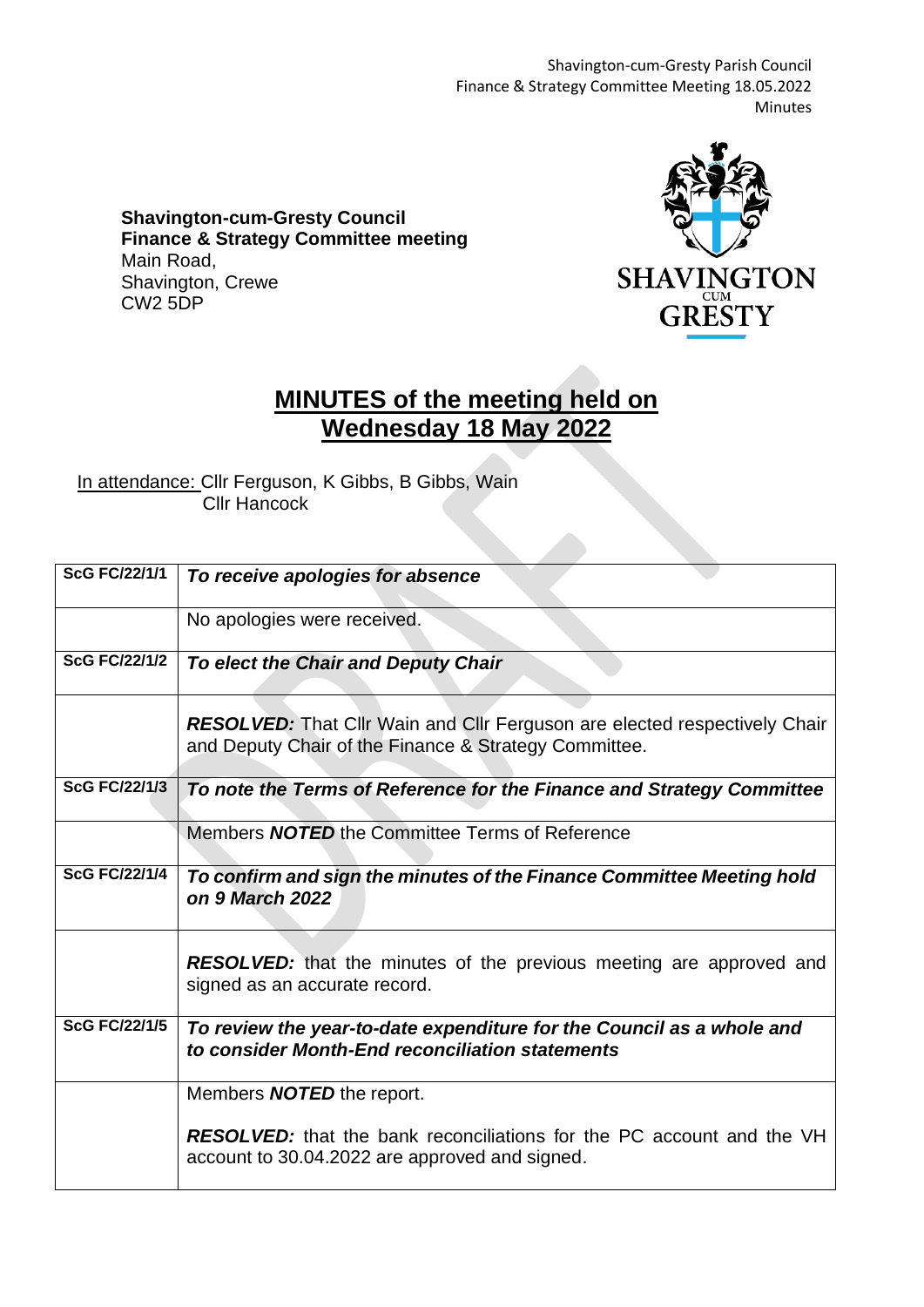| <b>ScG FC/22/1/6</b>     | To undertake an internal audit check                                                                                                                                                                                                                                   |
|--------------------------|------------------------------------------------------------------------------------------------------------------------------------------------------------------------------------------------------------------------------------------------------------------------|
|                          | Members undertook internal audit checks on the following areas:                                                                                                                                                                                                        |
|                          | - Payroll payment check                                                                                                                                                                                                                                                |
|                          | - Expenses claim procedure                                                                                                                                                                                                                                             |
|                          | - VAT returns and supporting VAT records                                                                                                                                                                                                                               |
|                          | - Online accounting system                                                                                                                                                                                                                                             |
|                          | No issue was raised from Members.                                                                                                                                                                                                                                      |
| <b>ScG FC/22/1/7</b>     | To receive and consider the Internal Audit report                                                                                                                                                                                                                      |
|                          | Members <b>NOTED</b> the report.                                                                                                                                                                                                                                       |
|                          | Members <b>NOTED</b> that point 3 has been already addressed and<br>recommendations are included in the draft Financial RA to be consider under<br>item 8.                                                                                                             |
|                          | <b>RESOLVED:</b> that the report is approved as accurate and recommended to<br>Council. That the Clerk is instructed to undertake any actions to address the<br>points raised in the report by the Internal Auditor and to report progresses<br>made to the Committee. |
| <b>ScG FC/22/1/8</b>     | To consider the Parish Council Financial Risk Assessment                                                                                                                                                                                                               |
|                          | Members <b>NOTED</b> the report.                                                                                                                                                                                                                                       |
|                          | <b>RESOLVED:</b> that the Financial RA is approved and recommended to Full<br>Council, subject to the following amendments being made:                                                                                                                                 |
|                          | a. Supplier fraud: more details being included in the risk section<br>b. Supplier dispute: being listed as risk <sup>1</sup>                                                                                                                                           |
| <b>ScG FC/22/1/9</b>     | To receive and consider the budget setting schedule for the 2023/2024<br>budget                                                                                                                                                                                        |
|                          | Members <b>NOTED</b> the report.                                                                                                                                                                                                                                       |
|                          | <b>RESOLVED:</b> that the budget setting schedule for 2023/24 is approved and<br>recommended to Full Council                                                                                                                                                           |
| <b>ScG</b><br>FC/22/1/10 | To note and consider an update with regards to 140 Main Road                                                                                                                                                                                                           |
|                          | The Clerk updated Councillors with regards to 140 Main Road.                                                                                                                                                                                                           |
|                          | Members <b>NOTED</b> the update.                                                                                                                                                                                                                                       |

<sup>1</sup> Cllr Wain left 2044hrs – back at 2045hrs